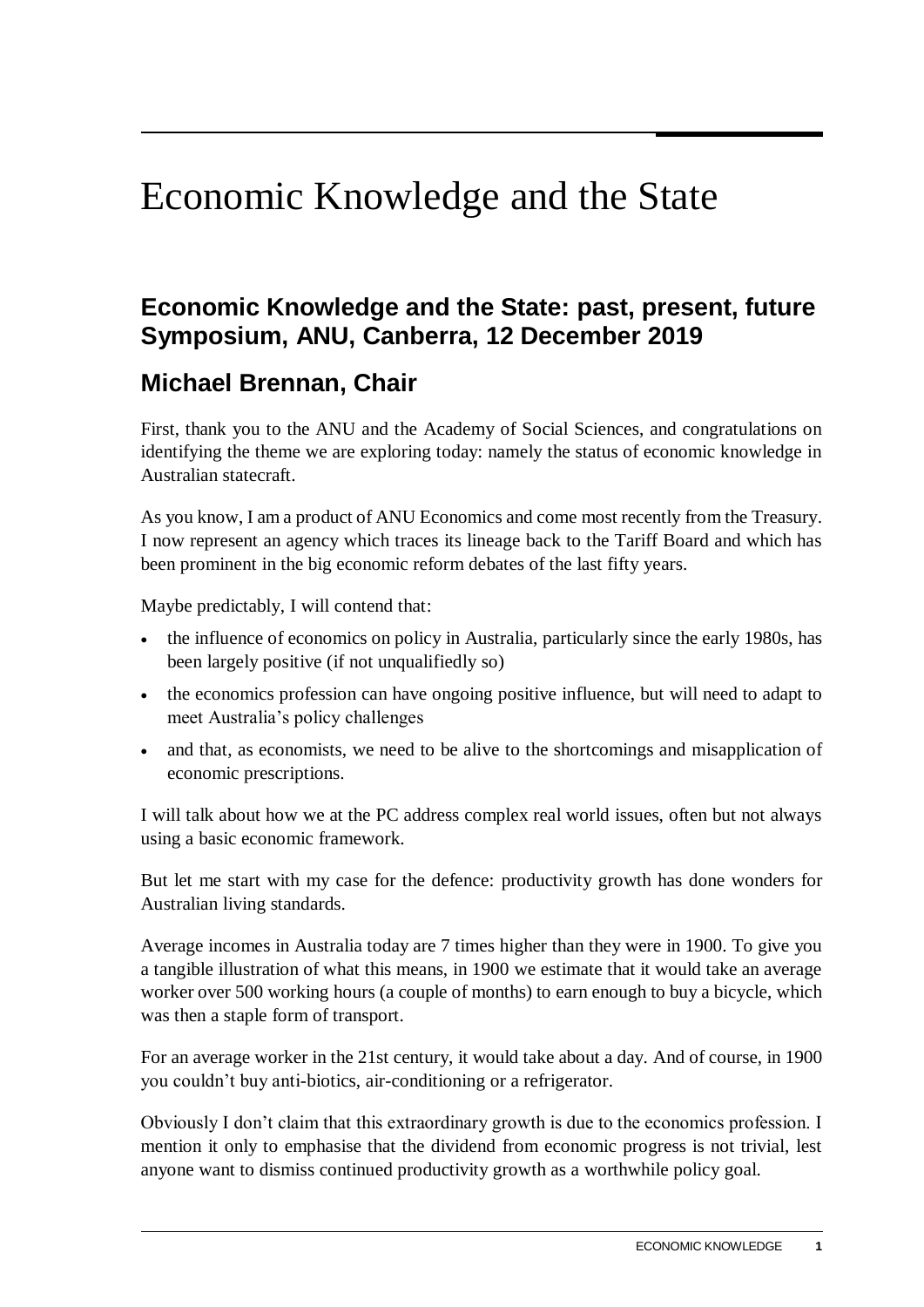But policy does play a role.

Our path to prosperity has been disjointed and unorthodox — initially with a policy of trade protection, centralised wage fixing and product market regulation, followed by a substantial liberalisation of the economy from the 1980s on.

In the post war period, Australia's per capita GDP went from being nearly \$6,000 above the OECD average in 1950, to below the average in 1990.

That is partly due to the comparator — several OECD nations converged rapidly towards US living standards in the post war era.

But there is no denying that Australia's relative fortunes have improved since 1990.

Over that 30 year period, our real per capita GDP (that is, excluding population growth and terms of trade effects) has out-performed all of the G7 economies, and our incomes have risen back to being well above the OECD average.

This is for a range of reasons, not least of which was avoiding a recession during the Global Financial Crisis.

We have among the strongest fiscal positions and the most redistributive tax transfer system in the OECD — helped by two Aussie inventions: compulsory superannuation and the income-contingent loan.

By virtue of that tax transfer system and the progressive impact of in kind services (like health and education), income inequality in Australia has changed very little over the last 30 years.

Australians' average net wealth is high and wealth inequality is low by OECD standards. Our life expectancy is high, for a health spend that is modest as a share of GDP. We face neither the fiscal and demographic problems of the Eurozone, the inequality of the US or the stagnation of Japan.

I don't for a minute claim that all of Australia's recent success can be attributed to the reforms of the 1980s and 1990s — that is a complicated question on which professional opinions will differ.

But given the central tenet of the symposium — that economics has had an authoritative status in Australian policy making — there are some grounds to give the economists at least a tentative tick.

Has every economic policy prescription worked? Of course not.

There have been market-based approaches which haven't worked; policy fads that have come and gone and a few economic concepts which to this day are arguably misapplied.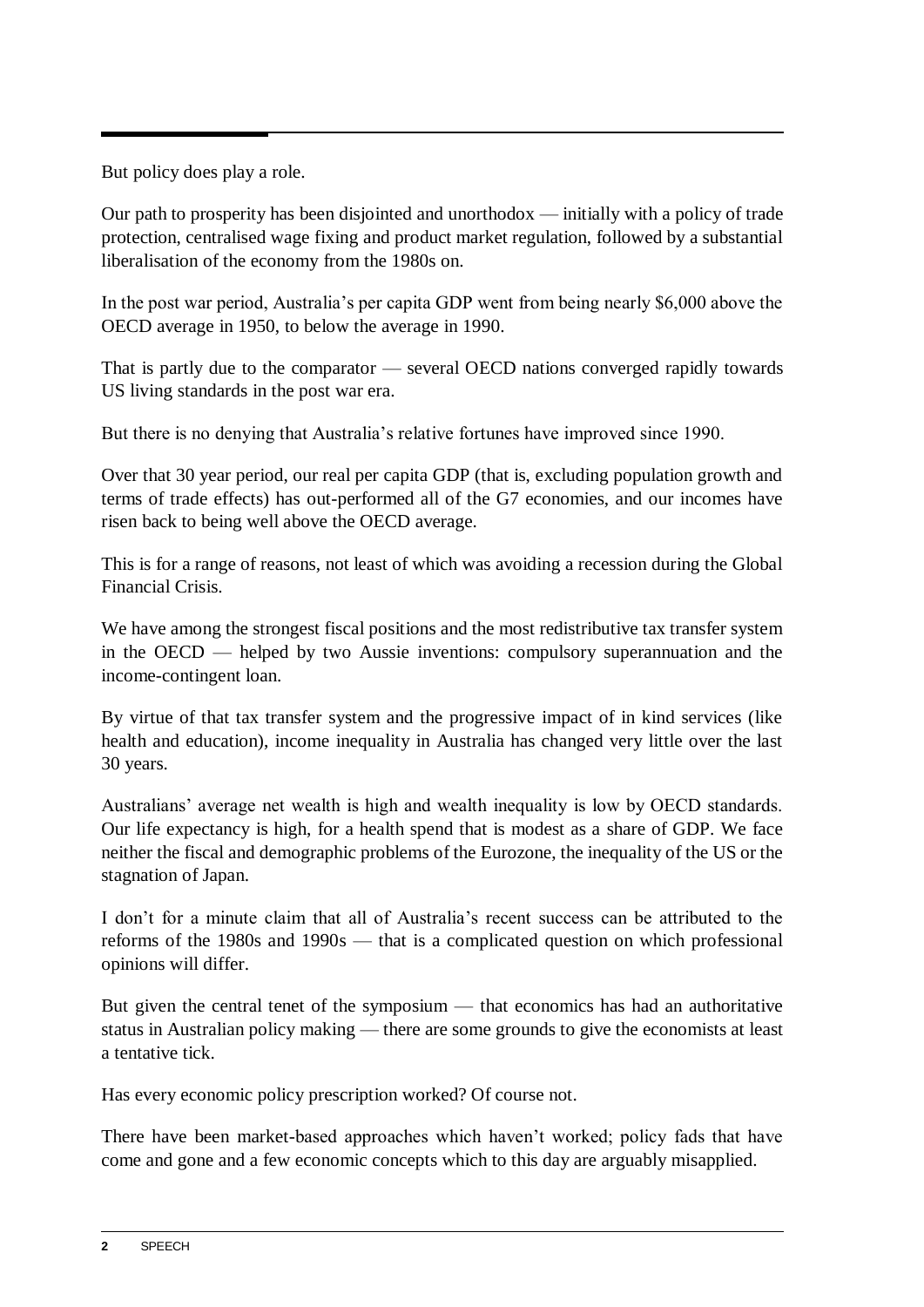Also, for all the data and computing power we now have, I doubt you could say that economists' predictive powers are any better than they were 50 years ago.

So the role of economic knowledge is not, and should not be, unchallenged.

The test for the economics profession is to help meet the challenges that policy makers now face. I'll mention three: low productivity growth, complex disadvantage and trust in institutions.

#### Productivity growth

Productivity growth sounds arcane until you see the historical relationship between it and real wage growth (when deflated by producer prices, or a real GDP deflator).

Slowing productivity growth is a global phenomenon, and you will be shocked to know that economists can't agree on the precise cause.

Lower capital investment is playing a role: in Australia the historic contribution to productivity growth from capital deepening has stalled in the last two years. Heightened risk aversion, population ageing and a slowing in technological discoveries are also nominated as potential suspects.

Suffice to say there is no present evidence of the mass automation of jobs or tasks that we so often hear about. Quite the contrary.

This does suggest that for all the success of past waves of reform, the future economic policy agenda will necessarily look a bit different. And it won't be helped by nostalgia or pessimism.

Forty years ago when economists surveyed the scene, they could see substantial allocative inefficiencies in the Australian economy — due to high trade protection, a large government owned business sector and regulated product and factor markets.

Today there are *some* areas of allocative inefficiency — in selected markets like energy or superannuation, and due to specific policy measures like stamp duty or restrictive land use planning.

But it is likely that the bigger challenge for the Australian economy today is one of dynamism: the capacity to generate new ideas, products, business models, production techniques and diffuse them quickly through the economy.

Treasury has done detailed empirical work based on firm level data to suggest that the dynamism of the economy — as measured by net new business entry and the rate at which workers switch jobs — has slowed.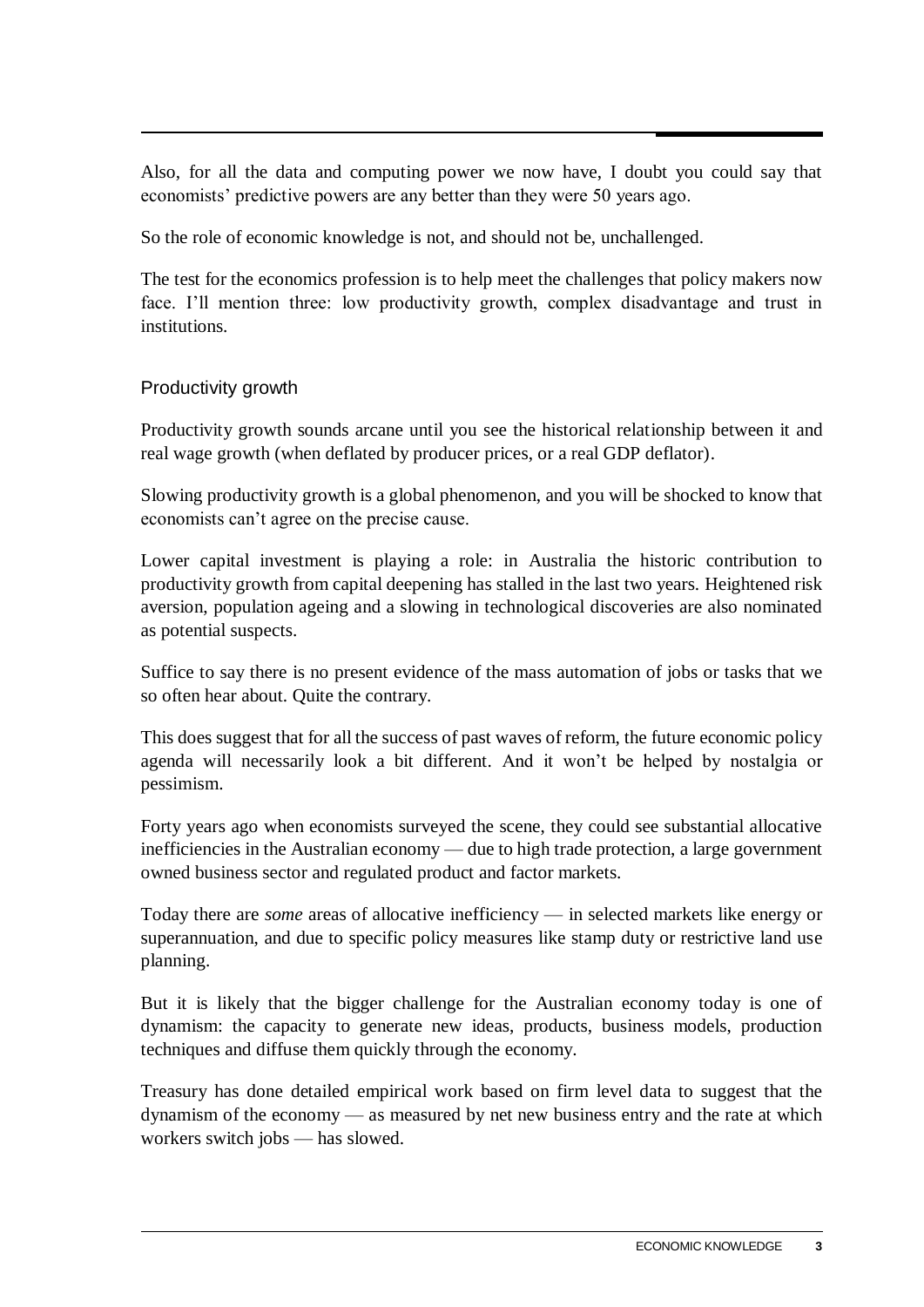One challenge for the economics profession is that it deals more easily with problems of resource allocation than of dynamism.

The staples of comparative statics – the partial equilibrium diagram or the CGE model  $$ are useful analytic tools, and can even provide an order of magnitude about the potential benefits from different reform options — so long as they aren't taken too literally, especially for welfare analysis.

Dynamism, and the policies that might contribute to it, are much harder to model. They aim to foster economic progress partly through increased entrepreneurship, the generation of new products and new business models.

At the PC, we think the introduction of the Consumer Data Right is an important reform which the Government has adopted. So too, boosting boost human capital through skills formation or improved health can have an economic dividend.

And economists are re-connecting with geography, to understand the mysterious but very real spill-over effects of agglomeration, particularly in large, dense cities.

Which is why we feel that zoning, stamp duty, road user charging, public transport reform and quality infrastructure provision are vital elements of a contemporary reform agenda.

One of the hardest business models to change is that of the public sector, which brings me to my second challenge, that of entrenched disadvantage.

## Entrenched disadvantage

I mentioned that measured inequality has not changed much in Australia over the last 30 years. That reflects the role played by government policy. The combination of the tax transfer system and in-kind benefits roughly halve the measured Gini coefficient. It's a reasonably effective system as far as it goes.

However, our research notes that there is a group of Australians who experience prolonged and multi-faceted disadvantage. And for them, the industrial technology of transfers and universal service systems might be necessary, but isn't sufficient, to provide upward mobility out of poverty.

More often, the traditional modes of service delivery are not fit for purpose.

Can economics offer insights into these issues?

I think the answer is a tentative yes, but only if the right mindset is brought to bear.

Right now, we are doing work on children's and family services in the Northern Territory, bringing us into contact with some of the most disadvantaged Australians. In this policy area,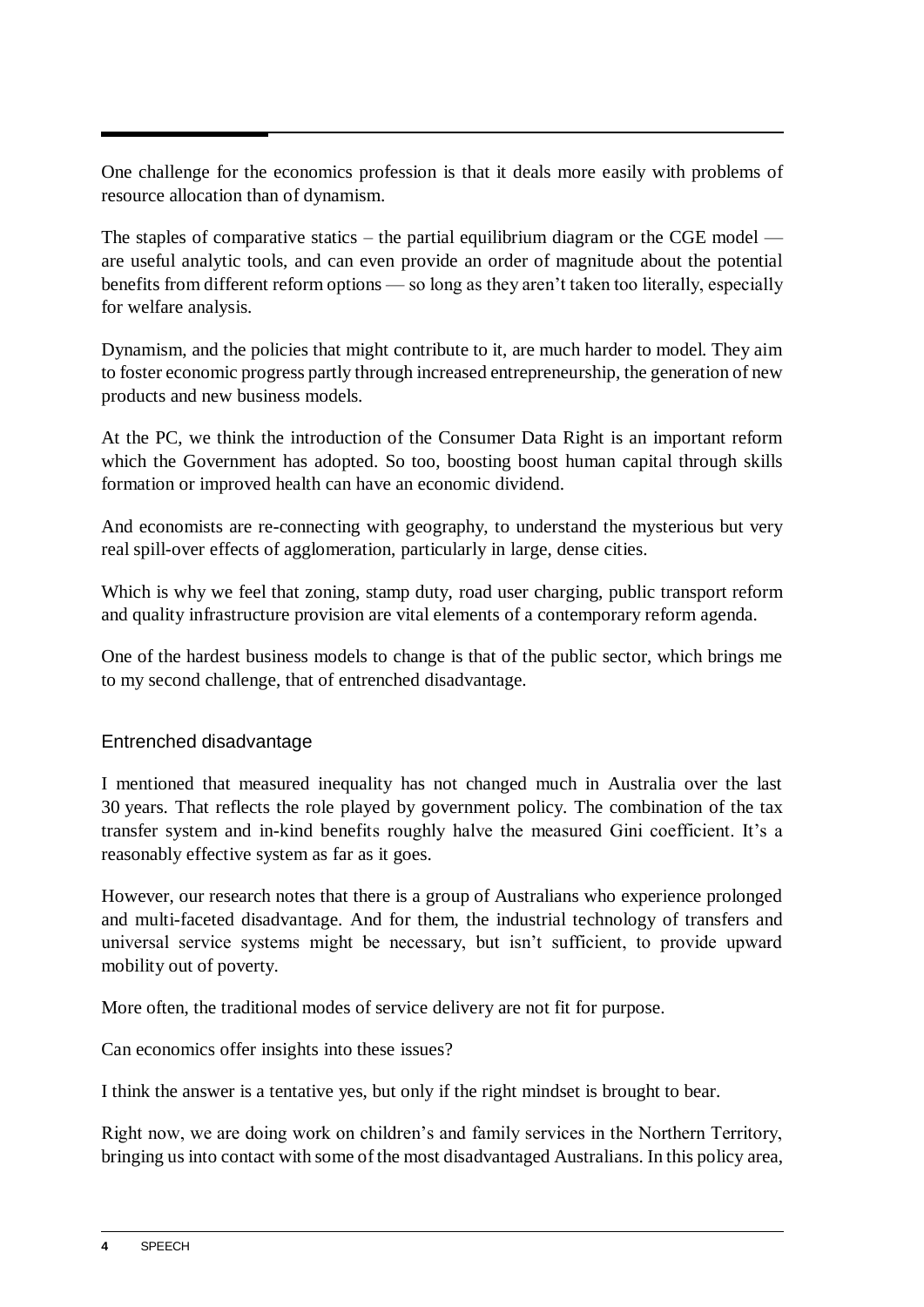for all the good intent, it's fair to say that collectively government has not covered itself in glory.

We found that between them, the Commonwealth and Northern Territory Governments spend about \$538 million per annum on a range of services aimed at helping families and protecting children, but they do so through 9 different agencies, 700 grants and 500 service providers.

They make these funding decisions in relative isolation, leading to fragmentation, inefficiency and a good deal of confusion on the ground.

For the PC, in dealing with the complexity of this issue we have learned — and unlearned — a great deal. We quickly saw that any attempt to neatly define the respective roles of the Commonwealth and the NT Governments, and recommend a strict separation, would fail.

The subsidiarity principle is a good one, but can't be applied rigidly in all cases.

We also saw the challenges of evaluating policy and programs on the ground, particularly when there are multiple interventions occurring in parallel, say in a remote indigenous community.

So our focus was on trying to come up with practical measures to get two governments (and multiple departments), NGOs and communities to develop coherent local plans, an agreed service mix and shared accountability.

It's also an example of where the Commission's thinking has evolved over time.

20 years ago, we would most likely have recommended greater clarity in contractual arrangements between government and NGO service providers to specify and ensure clear accountabilities.

In our draft report, we have gone the other way — longer contracts, with more flexibility and greater emphasis on the relationship between funder and service provider, to deal with unforeseen issues as they arise.

That's still motivated by an economic frame — you could see it as a recognition of Coasian transaction costs — but it takes us in a different direction.

The draft report and recommendations are out there, so we will see how different parties react. It's not simple.

#### Trust in institutions

The third challenge I mentioned was trust in institutions and expertise.

There is little doubt that the GFC led to greater scepticism of experts in general and economists in particular.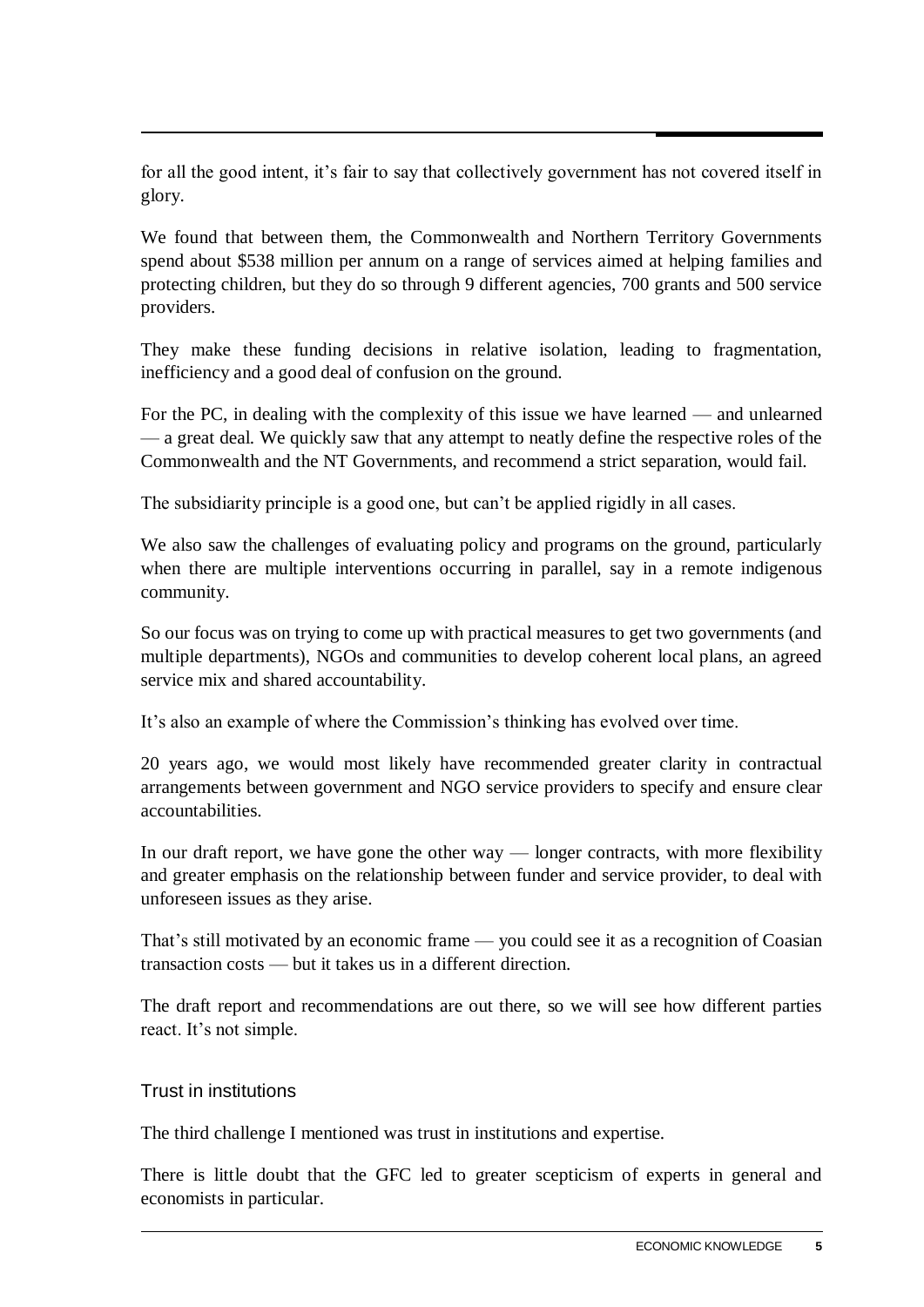Also some scepticism about market based solutions, and in some countries, a question as to whether public policy had favoured certain interests over others.

Can economics play a role in addressing these issues?

A first step is much greater humility on the part of the profession about what we know and what we don't.

Theoretical models with the in-built assumption of optimising agents often have some predictive power, but they only go so far. It is always dangerous to identify a stylised equilibrium as being the desired end point of a policy.

It's also important to complement theory with a real world understanding of what motivates individuals. There are instances where market competition has not worked as intended, sometimes due to naivety in market design.

Of course the opposite can also be true — we sometimes naively assume that certain markets must fail, whereas in real life, people develop their own bottom up approaches and institutions to deliver public goods, manage common resources and address externalities.

Markets tend to work best when we can put the consumer genuinely at the centre of things.

Our biggest problems have emerged in those faux markets where producer interests have come to dominate — either because government subsidies are channelled through providers rather than service users, or because weak competition or consumer disengagement have given rise to complacency and monopoly rents.

Just as we should encourage dynamism through productive entrepreneurship in private markets, we should work to remove the destructive entrepreneurship of rent-seeking.

Economists have a role to play in that, given that rent-seeking is driven by incentives, and some of those incentives are embedded in market design.

Business also has a role to play by advocating for good general economic policy, rather than specific measures aimed at individual preferment.

My view is that markets and competition, with a strong consumer focus and reinforced with appropriate regulation, remain a strong antidote to monopoly rents.

In particular, consumer choice and empowerment should continue to be a central element in policy development, so long as evidence of real world motivations and interactions is also brought to bear.

## Commission snapshot

I want to finish with a snapshot of some of the work the Commission is doing, as it reflects the changing focus of policy, and the range of contexts in which we are involved.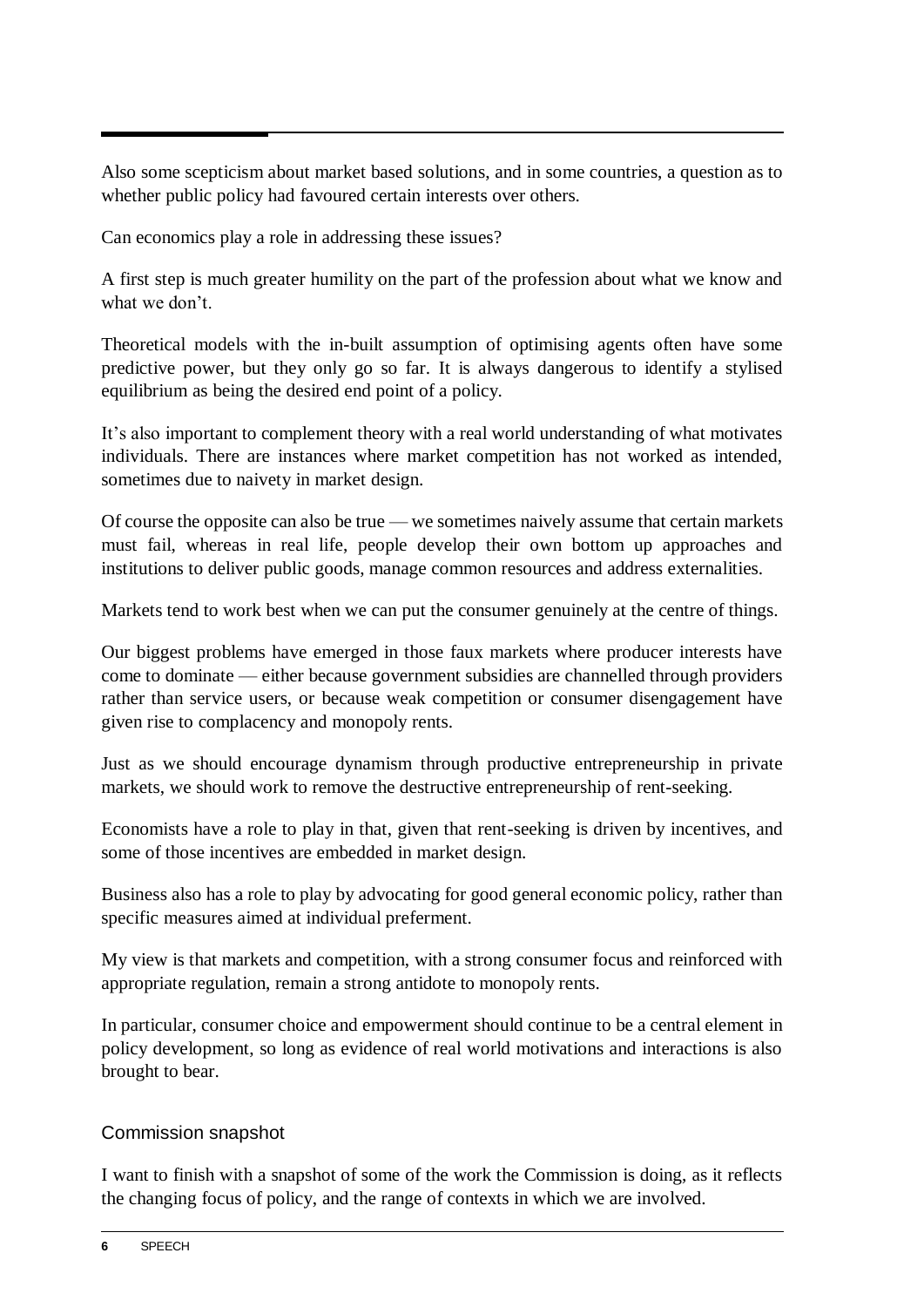In addition to the work on children's services in the Northern Territory, in the last year we have produced reports on superannuation, the Murray-Darling Basin, veterans' policy, airport regulation, mental health, transport safety and the (regional) zone tax offset.

In some of these, our analysis employs a fairly conventional economic framework. For example, in analysing the zone tax offset, we can start with some general public finance principles and then test those against the real world evidence — both quantitative and qualitative.

In an area like superannuation, we can think of it as a market, but with a specific set of regulations, incentives and its own historical norms.

Some things are unsurprising to an economist, such as the level of consumer disengagement that exists with what is essentially a compulsory product.

Other things can seem surprising on the surface, like the fact that the default market appears to out-perform the choice market. All of which underscores the need to invest heavily in the real world evidence and when in doubt, give it primacy over the theory.

With mental health, our analysis started with that well-worn economic tendency: trying to quantify the costs of mental ill health on the economy and on well-being (two different things).

Such quantification exercises are, by their nature, imprecise. But in the case of mental health, they allowed us to demonstrate a very salient feature: namely the reason why the measured cost of mental ill health is so high is that (relative to physical ill health) it affects a younger cohort — people with a lot of life ahead of them.

From there, the analysis really follows what one could describe as a general public policy framework, with a focus on incentives, the different types of funding models in place and their effects, and the experiences of practitioners and users of the system.

We don't bring any pre-determined view as to public vs private provision, or what 'market' structures would work best.

Our priors could broadly be summarised as a primary focus on the users of the system, the need for caution in advocating significant change, the desirability of pilots and thorough evaluation and an overall desire to see good outcomes delivered cost effectively.

So, as you can see, a lot of our work has us in unfamiliar terrain.

We need to marshal qualities like rigour, a systematic approach to gathering evidence and an ability to know when the basic applied microeconomic framework applies, and when it doesn't.